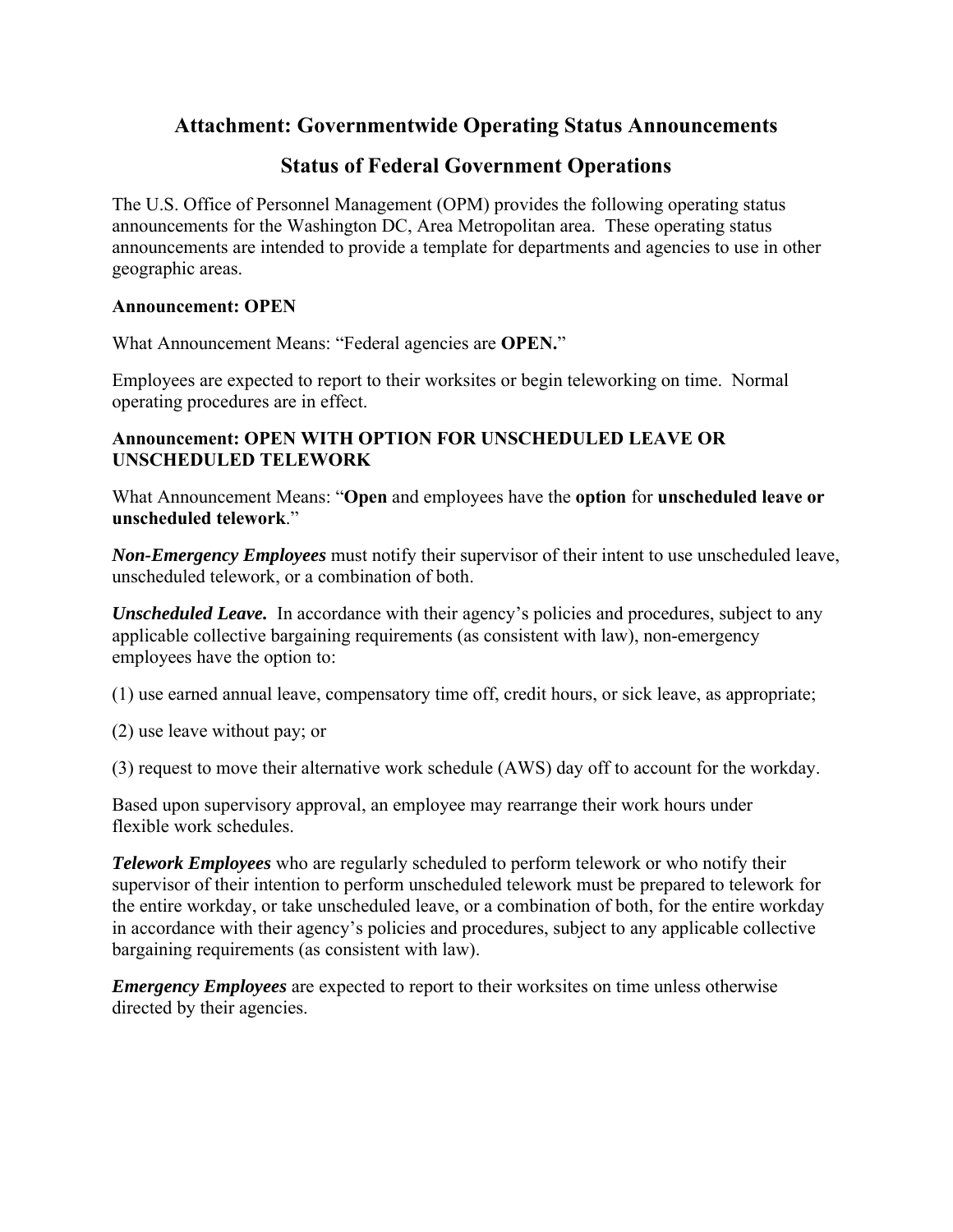## **Announcement: OPEN – XX HOUR(S) DELAYED ARRIVAL WITH OPTION FOR UNSCHEDULED LEAVE OR UNSCHEDULED TELEWORK**

What Announcement Means: "**Open** under **XX hour(s) delayed arrival** and employees have the **option for unscheduled leave or unscheduled telework.** Employees should plan to arrive for work no more than XX hour(s) later than they would be expected to arrive."

*Non-Emergency Employees* who report to the office will be granted weather and safety leave for up to XX hour(s) past their expected arrival time.

*Unscheduled Leave.* In accordance with their agency's policies and procedures, subject to any applicable collective bargaining requirements (as consistent with law), non-emergency employees may notify their supervisor of their intent to:

(1) use earned annual leave, compensatory time off, credit hours, or sick leave, as appropriate;

(2) use leave without pay;

(3) request to move their alternative work schedule (AWS) day off.

*Telework Employees* who are regularly scheduled to perform telework or who notify their supervisor of their intention to perform unscheduled telework must be prepared to telework for the entire workday, or take unscheduled leave, or a combination of both, for the entire workday in accordance with their agency's policies and procedures, subject to any applicable collective bargaining requirements (as consistent with law).

Based upon supervisory approval, an employee may rearrange their work hours under flexible work schedules.

*Pre-approved or Unscheduled Leave***.** Employees on pre-approved leave for the entire workday or employees who requested unscheduled leave for the entire workday should be charged leave for the entire workday.

*Emergency Employees* are expected to report to their worksite on time unless otherwise directed by their agencies.

# **Announcement: OPEN – DELAYED ARRIVAL – EMPLOYEES MUST REPORT TO THEIR OFFICE NO LATER THAN XX:XX – WITH OPTION FOR UNSCHEDULED LEAVE OR UNSCHEDULED TELEWORK**

What Announcement Means: "**Open** under a **delayed arrival** where employees must **report to their office no later than XX:XX** and have the **option for unscheduled leave or unscheduled telework**."

*Non-Emergency Employees* who report to the office will be granted weather and safety leave up until the announced reporting time.

*Unscheduled Leave.* In accordance with their agency's policies and procedures, subject to any applicable collective bargaining requirements (as consistent with law), non-emergency employees may notify their supervisor of their intent to: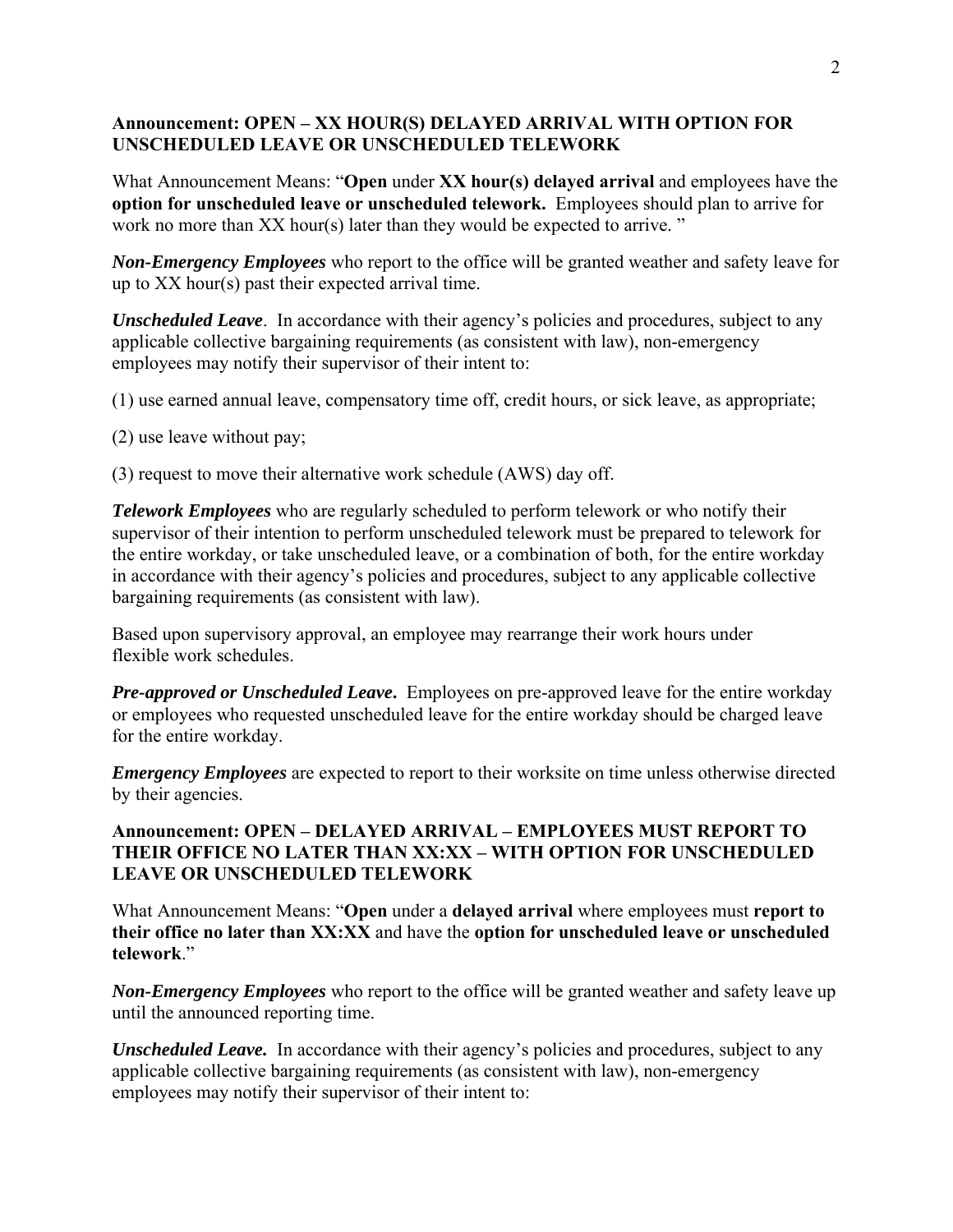(1) use earned annual leave, compensatory time off, credit hours, or sick leave, as appropriate;

(2) use leave without pay; or

(3) request to move their alternative work schedule (AWS) day off.

*Telework Employees* who are regularly scheduled to perform telework or who notify their supervisor of their intention to perform unscheduled telework must be prepared to telework for the entire workday, or take unscheduled leave, or a combination of both, for the entire workday in accordance with their agency's policies and procedures, subject to any applicable collective bargaining requirements (as consistent with law).

Based upon supervisory approval, an employee may rearrange their work hours under flexible work schedules.

*Pre-approved or Unscheduled Leave***.** Employees on pre-approved leave for the entire workday or employees who requested unscheduled leave for the entire workday should be charged leave for the entire workday.

*Emergency Employees* are expected to report to their worksite on time unless otherwise directed by their agencies.

#### **Announcement: OPEN - XX HOUR(S) STAGGERED EARLY DEPARTURE**

What Announcement Means: "**Open**. Employees should depart **XX hours(s)** earlier than their normal departure times and may request **unscheduled leave** to depart prior to their staggered departure times."

*Non-Emergency Employees* who report to the office will be dismissed from their office **XX hour(s)** early relative to their normal departure times and will be granted weather and safety leave for the number of hours remaining in their workday.

*Departure Prior to the Early Departure Time.* Non-emergency employees who depart prior to their staggered early departure times may request to use unscheduled leave. Employees will be charged leave for the remainder of their workday and will not be granted weather and safety leave.

*Telework Employees* performing telework must continue to telework or take unscheduled leave, or a combination of both, for the entire workday or the remainder of the workday, as applicable, in accordance with their agency's policies and procedures, subject to any applicable collective bargaining requirements (as consistent with law).

*Pre-approved or Unscheduled Leave***.** Employees on pre-approved leave for the entire workday or employees who requested unscheduled leave for the entire workday should be charged leave for the entire workday.

*Emergency Employees* are expected to remain at their worksite unless otherwise directed by their agencies.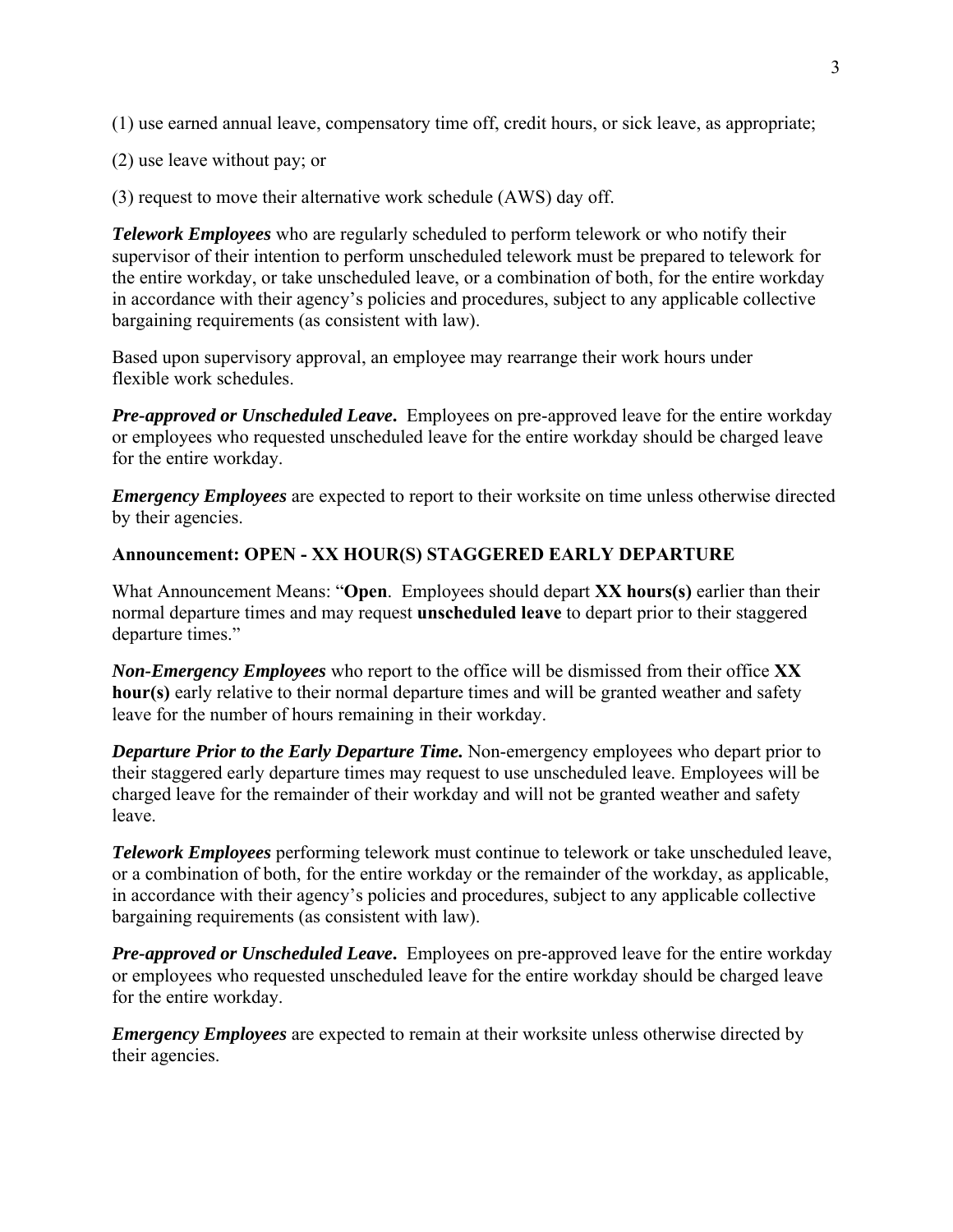# **Announcement: OPEN – XX HOUR(S) STAGGERED EARLY DEPARTURE – ALL EMPLOYEES MUST DEPART NO LATER THAN XX:XX AT WHICH TIME FEDERAL OFFICES ARE CLOSED**

What Announcement Means: "**Open**. Employees should depart **XX hour(s)** earlier than their normal departure time and may request **unscheduled leave** to depart prior to their staggered departure time. All employees **must depart** at no later than **XX:XX** at which time **Federal offices** are **closed**."

*Non-emergency Employees* who reported to the office will be dismissed from their office early relative to their normal departure time or at the final departure time and will be granted weather and safety leave for the number of hours remaining in their workday beyond their early departure time or their final departure time.

*Departure Prior to the Early Departure Time.* Non-emergency employees who depart prior to their staggered early departure time or final departure time may request to use unscheduled leave. Employees will be charged leave for the remainder of their workday and will not be granted weather and safety leave.

*Telework Employees* performing telework must continue to telework or take unscheduled leave, or a combination of both for the entire workday in accordance with their agency's policies and procedures, subject to any applicable collective bargaining requirements (as consistent with law).

*Pre-approved or Unscheduled leave.* Employees on pre-approved leave for the entire workday or employees who have requested unscheduled leave for the entire workday should continue to be charged leave for the entire workday.

*Emergency Employees* are expected to remain at their worksite unless otherwise directed by their agencies.

### **Announcement: IMMEDIATE DEPARTURE – FEDERAL OFFICES ARE CLOSED**

What Announcement Means: "**Immediate departure.** Employees should depart **immediately**. **Federal offices** are **closed**."

*Non-emergency employees* who reported to the office should depart immediately. All nonemergency employees will be granted weather and safety leave for the number of hours remaining in their workday.

*Departure Prior to Immediate Departure Time.* Non-emergency employees who depart prior to the immediate departure time may request to use unscheduled leave. Employees will be charged leave for the remainder of their workday and will not be granted weather and safety leave.

*Telework Employees* performing telework must continue to telework for the entire workday or take unscheduled leave for the remainder of the workday, as applicable in accordance with their agency's policies and procedures, subject to any applicable collective bargaining requirements (as consistent with law).

*Pre-approved or Unscheduled leave.* Employees on pre-approved leave for the entire workday or employees who have requested unscheduled leave for the entire workday should continue to